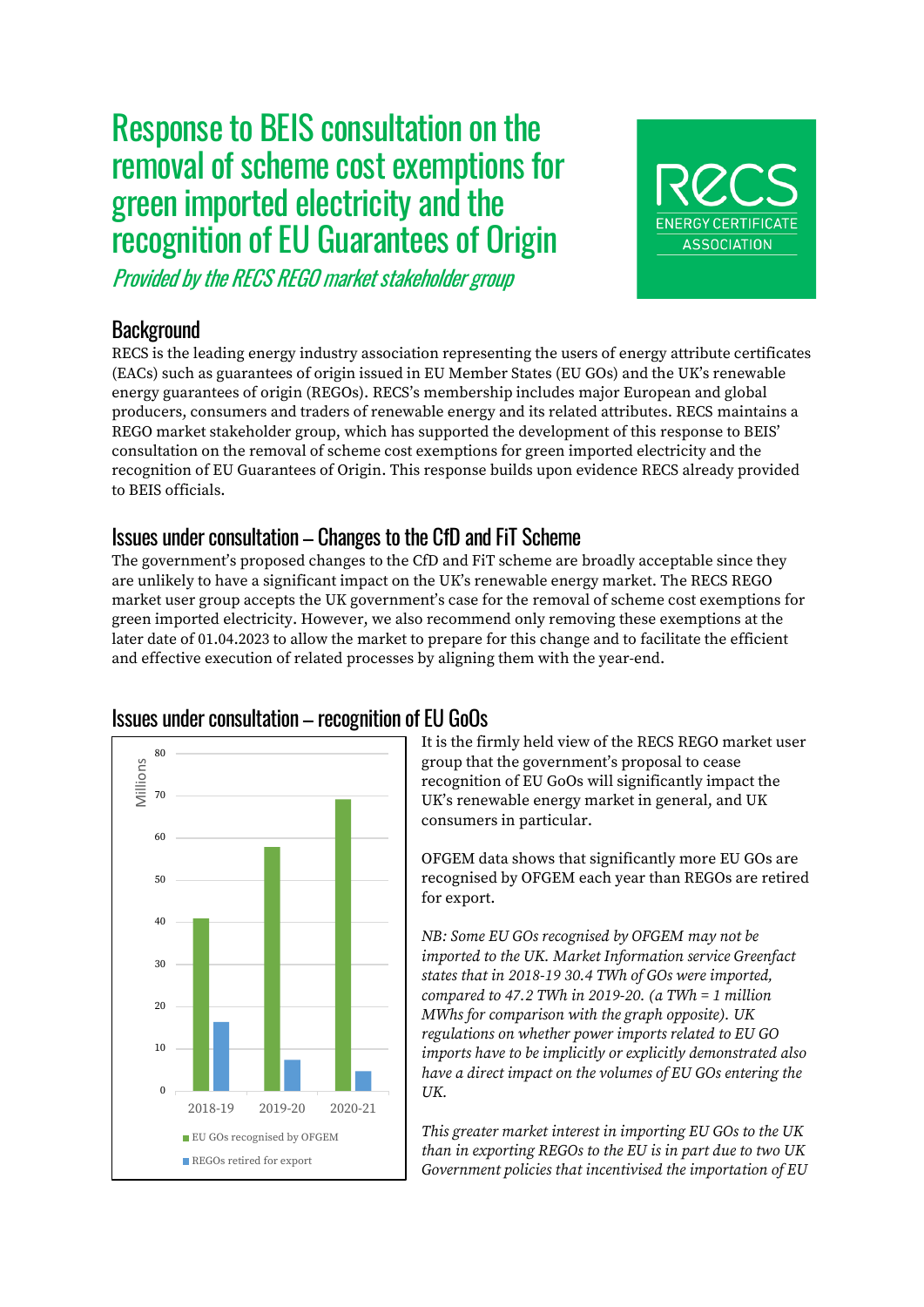*GOs. Electricity which suppliers sourced from the EU could be exempted from UK FiT supplier obligations provided it was covered by the corresponding EU GO. Similarly, it was possible for suppliers to UK consumers to use EU GOs to identify renewable electricity that could then be excluded from supply volumes, reducing suppliers' payment obligations under the UK CfD scheme.* 

This data suggests three main impacts of the UK government ceasing recognition of EU GoOs: 1. A shortfall in the renewable energy available to UK consumers; 2. Higher prices for the renewable energy that is available to UK consumers; 3. The UK only being able to import 'grey' energy from the EU.

#### 1. Supply shortfall

It is clear that UK electricity suppliers, and their consumers, value being able to import EU GOs. The UK's production mix (the electricity produced in the UK from diverse sources without imports or exports) is significantly less renewable than the UK's total supplier mix (the electricity supplied to UK consumers, as proven using REGOs or EU GOs). [AIB figures](https://www.aib-net.org/facts/european-residual-mix) show that for 2020 the UK's power production was 43% renewable, 16% nuclear, and 41% fossil-based. However, the same data shows that UK consumers were supplied power in 2020 that was 61% renewable, 11% nuclear, and 28% fossil generated. This data has UK energy users consuming around 180TWh of renewable electricity, while UK domestic production only generated around 125TWh of renewable electricity – a shortfall of 55TWh which broadly matches the volume of EU GOs historically imported to the UK each year.

### 2. Price pressure

Uncertainty as to whether, or for how long, the UK government will continue to allow the EU GO imports that cover the UK's renewable electricity productionconsumption shortfall seems to already be impacting the market. Awareness of a severe supply crunch has contributed to recent REGOs price spikes, with market movements that outstrip already significant price increases in EU GO markets in 2021. If and when EU GO



imports to the UK are blocked, these price spikes would likely consolidate into significantly higher REGO prices than those seen for EU GOs. While this could provide increased income for UK renewables producers, it would add to the burden on UK consumers at a time when the cost of living is rising across the board. Such changes to the supply-demand dynamic and prices for energy attribute certificates in the UK could result in fewer UK consumers choosing renewables or being able to purchase renewable energy even if they were willing to pay higher prices. They could also lead to increased price pressures on suppliers that could exacerbate the recent spate of supplier failures caused by rising power prices. Should the REGO price spike further, contributing to further supplier failures, this would further negatively impact energy consumers.

### 3. Flawed flows

The EU - UK Trade and Cooperation Agreement provides for the ongoing import and export of electricity between the EU and the UK. This means that UK energy users will continue to consume electricity generated in the EU. If the import of EU GOs ends, then UK consumers will only be receiving 'grey' power – i.e., generation whose source is not proven with a corresponding GO. This would leave UK energy users paying for European power without being able to actively choose what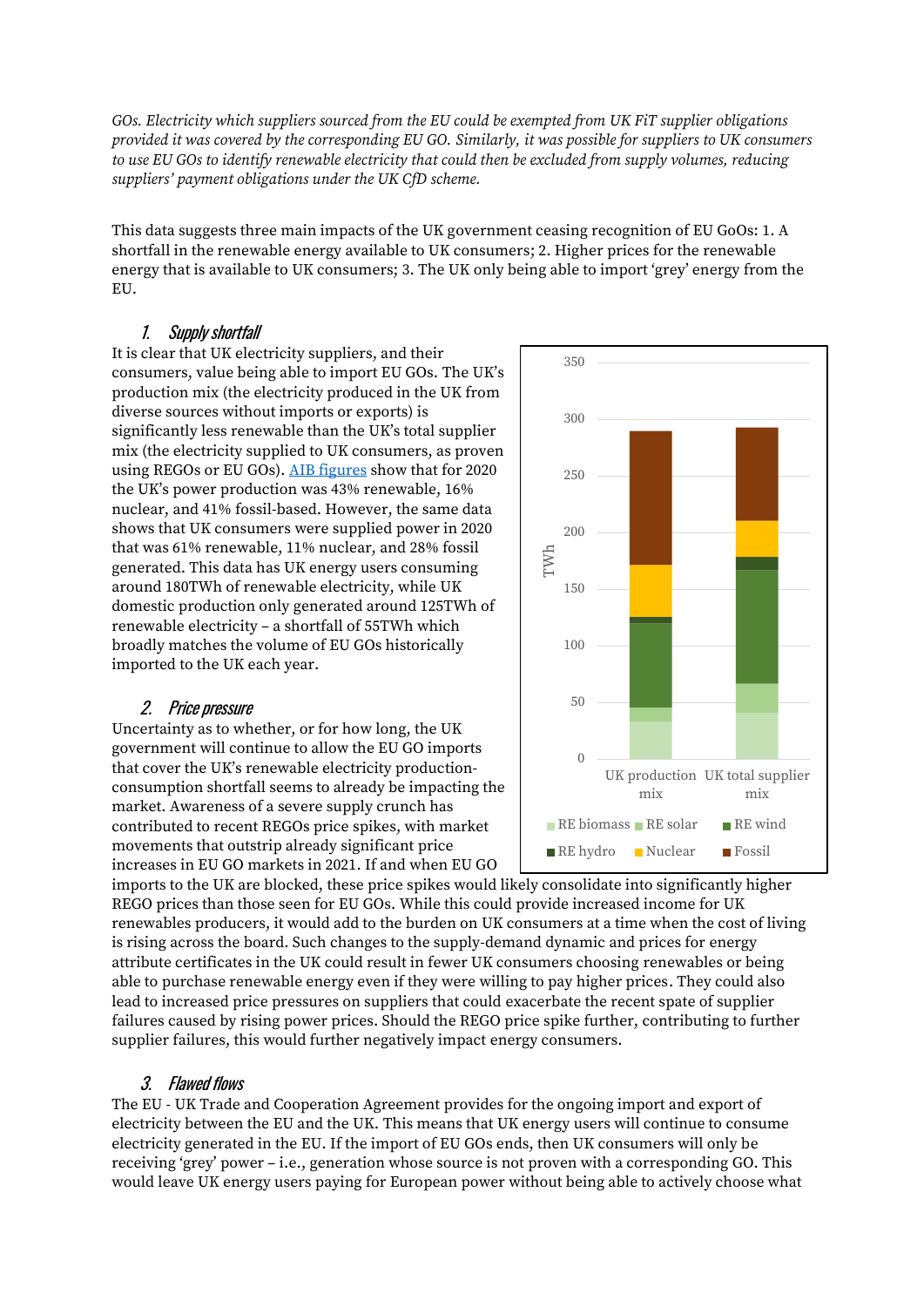type of power they are consuming. Of the 816 companies who have set themselves a net-zero emissions goal under the Science Based Targets Initiative, more than a quarter (214) are UK-based. It should be a source of considerable pride that so many companies focused on rapid, deep emissions cuts are operating in the UK. However, the Net-Zero Standard covers a company's entire value chain emissions, including purchased electricity and heat (scope 2). Without access to zero-carbon electricity, these companies may face an additional undue burden in achieving their climate goals. UK exporters of cement, iron, steel, aluminium and fertilisers could also face additional costs under the EU's [Carbon Border Adjustment Mechanism](https://ec.europa.eu/commission/presscorner/detail/en/qanda_21_3661) (CBAM) if they are unable to show that renewable or carbon-free electricity was used in the manufacturing of their product.

It is for these reasons above that RECS does not support the UK government's proposal to cease recognition of EU GoOs. However, if the UK government is determined to follow this course of action it should do so at the latest possible moment to minimise the inevitable negative impact on the UK renewable energy market in general, and UK energy consumers in particular. To further minimise the impact of the government's proposal it should 1. Accelerate efforts to secure mutual recognition of EU GoOs and REGOs; 2. Extend, to the greatest extent possible, the UK's unilateral recognition of EU GoOs; 3. Consider overseas OFGEM issuance

#### 1. An agreement under RED II, Art. 19.11

It remains uncertain how mutual recognition, based upon and foreseen under RED II, Art. 19.11, could be achieved as criteria for it have not been clarified by the European Commission. In the Swiss case, Commission officials informally stated that mutual recognition of EU-Swiss GOs would only be discussed after ratification (outstanding on the Swiss side) of the EU-CH inter-institutional framework agreement, which is a political issue and not a technical one (Switzerland is a longstanding AIB member whose GO scheme complies with the EECS standard).

This could indicate that in the EU-UK case EU-exit negotiations would have to be completed before EU-UK mutual recognition could be addressed. Stopping imports to the UK of EU GOs for the time needed to finalise the UK-EU trade relationship would have a significant impact on UK renewable energy consumers. However, the EU and UK may be able to reach an agreement in line with RED II Art. 19.11 and based on the existing technical specifications of EU GOs and REGOs. Such an agreement may be reached more quickly were the UK to join the AIB and implement the EECS standard (the UK is a longstanding AIB observer). The likelihood of reaching such an agreement should be clarified by all stakeholders as soon as possible.

### 2. Extend recognition

The UK Government should pursue the mutual recognition of REGOs and EU GOs. No country wants to be in a position of importing a product that it is not allowed to export. However, given the time achieving mutual recognition is likely to take and the importance to the UK energy market of imported EU GOs, especially in the short to medium term as new renewables capacity is added in the UK, the UK government should protect UK renewable energy consumers by continuing to allow EU GOs to be imported into the UK. This is the pragmatic decision that the Swiss government took having been put in the same situation by article 19.11 of the RED-2.

Ending such imports would have a significant impact which could not be easily mitigated, especially in the short to medium term and should therefore only take place after a reasonable early warning for market participants of at least 3 years. In addition, to provide further clarity and predictability to the market, the UK Government should propose specific criteria for when EU GO imports can be ended, for example only when UK renewable energy generation reaches a given percentage of total UK energy generation.

#### 3. Overseas OFGEM issuance

The UK Government could investigate whether OFGEM could become an EAC issuing body in EU Member States. Such an arrangement could allow UK consumers to buy EACs from EU-based